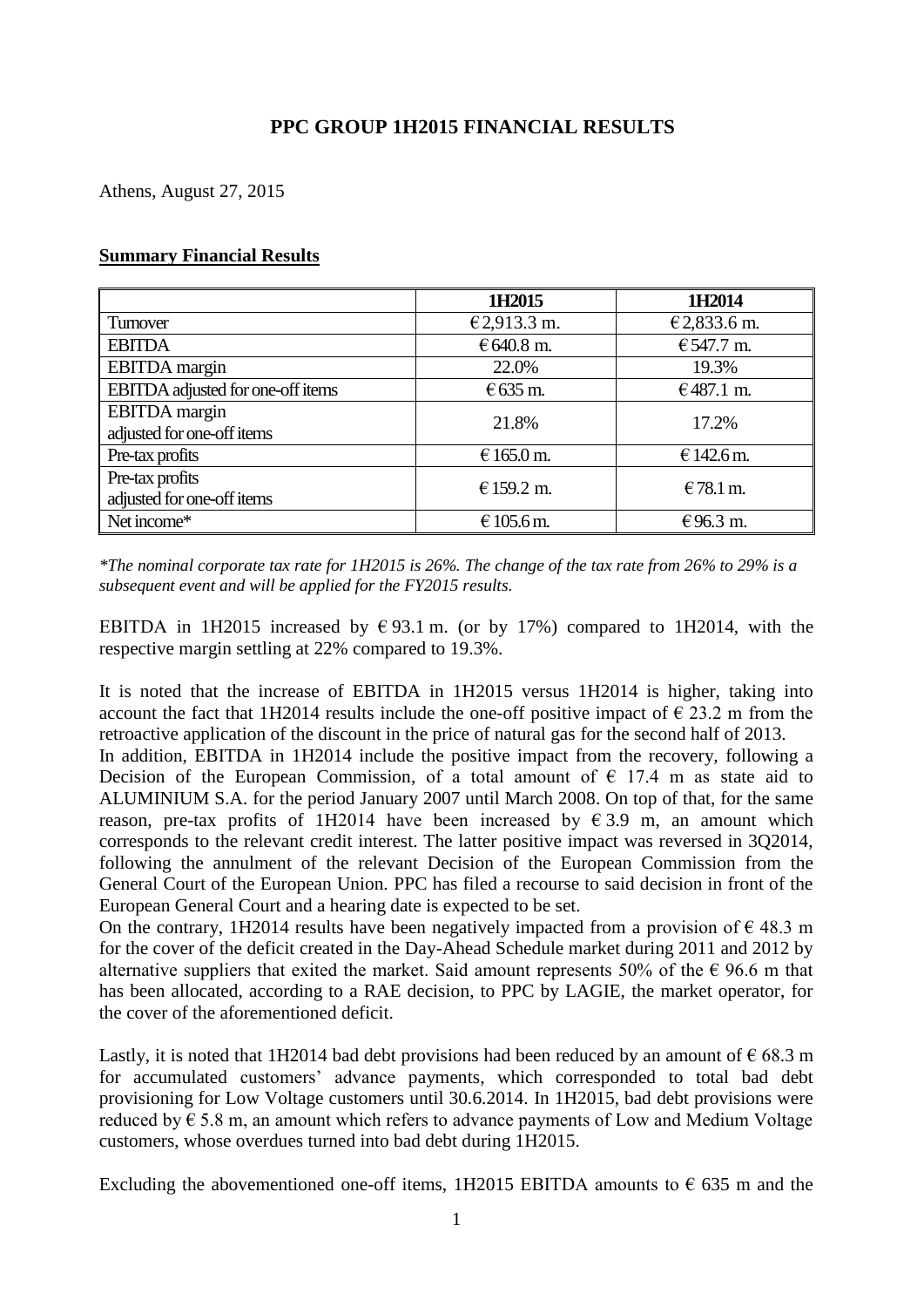respective margin at 21.8% compared to  $\epsilon$  487.1 m and 17.2% in 1H2014, that is an increase of € 147.9 m.

### **Revenues**

- Turnover increased by  $\in$  79.7 m. (2.8%) to  $\in$  2,913.3 m in 1H2015 from  $\in$  2,833.6 m in 1H2014. Turnover includes an amount of  $\epsilon$  24.7 m. reflecting network users' participation for their connection to the network versus  $\epsilon$  32 m in 1H2014.
- PPC's revenues from electricity sales, increased by  $\in$  81.3 m (3%) to  $\in$  2,828.1 m. in 1H2015 compared to € 2,746.8 m in 1H2014.

#### In detail:

 Total electricity demand increased by 4.7% (1,265 GWh) in 1H2015, to 28,216 GWh versus 26,951 GWh in 1H2014.

Excluding exports and pumping, electricity demand increased by the same percentage. The increase in demand seems to be the result of colder weather conditions in 1Q2015 compared to 1Q2014, resulting to an increase of 8.6% between the two quarters.

In 2Q2015, when weather conditions were mild, total electricity demand increased marginally by 0.2%, whereas, excluding exports and pumping, the increase amounted to 0.6%.

Regarding PPC's domestic sales in 1H2015, they increased by 3.8% (896 GWh), with the respective margin declining by 0.9 percentage points to 97.1% from 98%. The increase in PPC's domestic sales volume was mainly attributed to the higher volume sales of 786 GWh to Low Voltage customers, including sales to beneficiaries of the Social Residential tariff.

 PPC's electricity generation and imports covered 61.2% of total demand in 1H2015 (59% in the Interconnected System), while the corresponding percentage in 1H2014 was 68.8% (67.2% in the Interconnected System), a reduction which is due to lower lignite-fired generation by 22.5% (2,593 GWh) and lower gas-fired generation by 36.5% (722 GWh) as well as due to the doubling of imports from third parties to 4,822 GWh from 2,414 GWh in the respective period of 2014. The large increase of electricity imports stems from Balkan countries due to the lower electricity generation cost (including the fact that their generation cost is not burdened with  $CO<sub>2</sub>$  emission rights expense) compared to the System Marginal Price (SMP) levels in Greece, as well as due to increased imports from Italy, since the relevant interconnection was not operating in 1H2014. The large increase of imports in 1H2015 is expected to be contained in 9M2015 following also the imposition of capital controls at the end of June.

Hydro generation in 1H2015 increased by 88.9% (or 1,517 GWh), with the largest part of the increase taking place in 1Q2015 (increase of 1,151 GWh) due to exceptional hydrological conditions that prevailed in that quarter.

In addition, PPC's electricity imports increased by 38% (or 453 GWh).

#### **Operating expenses**

Operating expenses before depreciation, decreased by  $\epsilon$  13.4 m. (0.6%) from  $\epsilon$  2,285.9 m. in 1H2014 to  $\epsilon$  2,272.5 m. It is noted that excluding the impact of the aforementioned one off items from the financial results of the two periods, the reduction of operating expenses in 1H2015 is even higher and amounts to  $\epsilon$  68.2 m.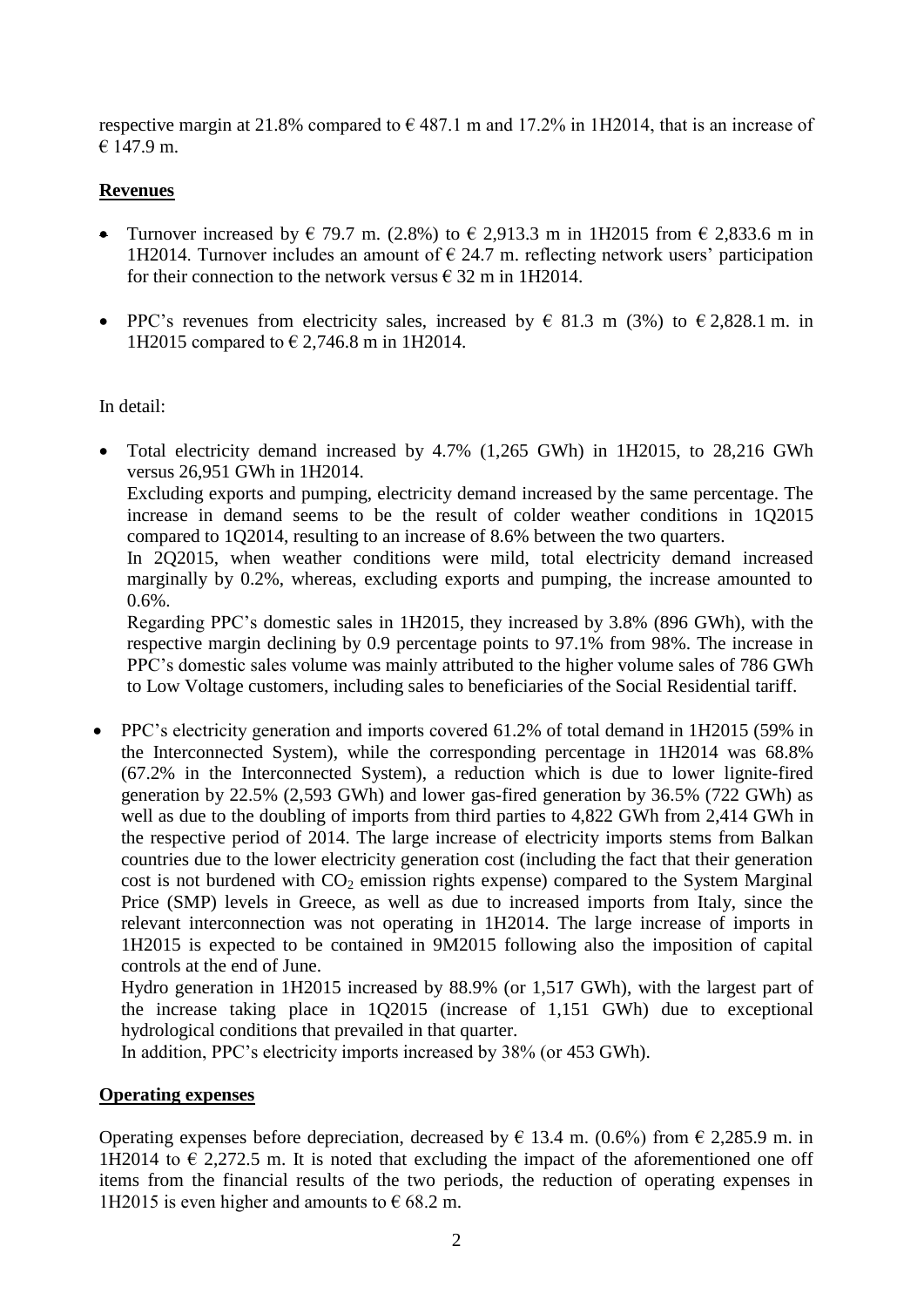More specifically:

#### Energy mix expenditure

- $\bullet$  Expenditure for liquid fuel, natural gas, third party coal,  $CO<sub>2</sub>$  and energy purchases decreased by approximately  $\in$  81.2 m., or by 6.1% compared to 1H2014. Said reduction is mainly attributed to lower expenses for liquid fuel and natural gas, whereas expenses for energy purchases and imports were increased. In detail:
	- The decrease in liquid fuel expense by  $\epsilon$  63.9 m. (18.6%), from  $\epsilon$  344.3 m. in 1H2014 to  $\epsilon$  280.4 m. in 1H2015, is attributed to the reduction of heavy fuel oil and diesel prices, expressed in Euros, by 27% and 12.9% respectively, as electricity generation from liquid fuel marked an increase of 58 GWh. It is noted that the expense for the Special Consumption Tax on liquid fuel increased by  $\epsilon$  3.8 m from  $\epsilon$  59.7 m in 1H2014 to  $\epsilon$  63.5 m in 1H2015 due to the fact that said expense is only driven by fuel quantities, which, especially for diesel, were higher.
	- $\overline{ }$  Natural gas expense decreased by € 66.6 m. (38.4%), from € 173.5 m in 1H2014 to  $\epsilon$  106.9 m in 1H2015, due to lower gas-fired generation by 722 GWh (36.5%) from 1,977 GWh in 1H2014 to 1,255 GWh in 1H2015. As a result of the lower gas-fired generation, the relevant expense for the Special Consumption Tax decreased by  $\epsilon$  9.5 m to  $\epsilon$  16 m. The reduction of natural gas-fired generation is expected to moderate in the 9M2015.

With respect to natural gas prices, there is a reduction of 1.4% in 1H2015, following the reduction of natural gas prices in 2Q2015. The positive impact from the reduction of oil price in 1H2015 is expected to drive natural gas prices down in 2H2015.

- Third party coal expense decreased by  $\epsilon$  11.1 m. to  $\epsilon$  23.5 m.
- ─ Energy purchases expense from the System and the Network increased by 6.5% or  $\in$  40.1 m., from  $\in$  613.8 m. in 1H2014 to  $\in$  653.9 m. More specifically, and regarding the Interconnected System, energy purchases expense amounted to  $\epsilon$  601.7 m. compared to  $\epsilon$  550 m. in 1H2014, an increase of 9.4% or  $\epsilon$  51.7 m., due to increased energy purchases by 2,205 GWh, mainly stemming from third party imports.

A provision for an amount of  $\epsilon$  43.4 for Capacity Assurance Mechanism is included in energy purchase expense and is based on the proposal of the Regulatory Authority of Energy (RAE), a proposal, which has not been adopted yet, whereas based on Law 4336/2015, there is a provision for the implementation of a temporary and permanent capacity payment system. The actual expense in 1H2014 amounted to  $\in$  85.7 m.

- Expenditure for PPC electricity imports, excluding expense for interconnection rights, reached  $\in$  72 m. increased by  $\in$  17.9 m (33.1%), as a result of the increase in the volume of imports by 453 GWh (1,644 GWh in 1H2015 vs 1,191 GWh in 1H2014). For the same reason, the expense for interconnection rights increased to € 8.8 m in 1H2015 from € 3.7 m in 1H2014.
- Expenditure for  $CO_2$  emission rights amounted to  $\epsilon$  107.2 m., that is an increase of  $\epsilon$  2.4 m. compared to 1H2014, due to increased average price for CO<sub>2</sub> emissions rights by approximately 30%.

On the other hand,  $CO<sub>2</sub>$  emissions in volume terms decreased by 21.5% in 1H2015 compared to 1H2014 settling at 15.5 mln tonnes, mainly due to lower lignite-fired generation.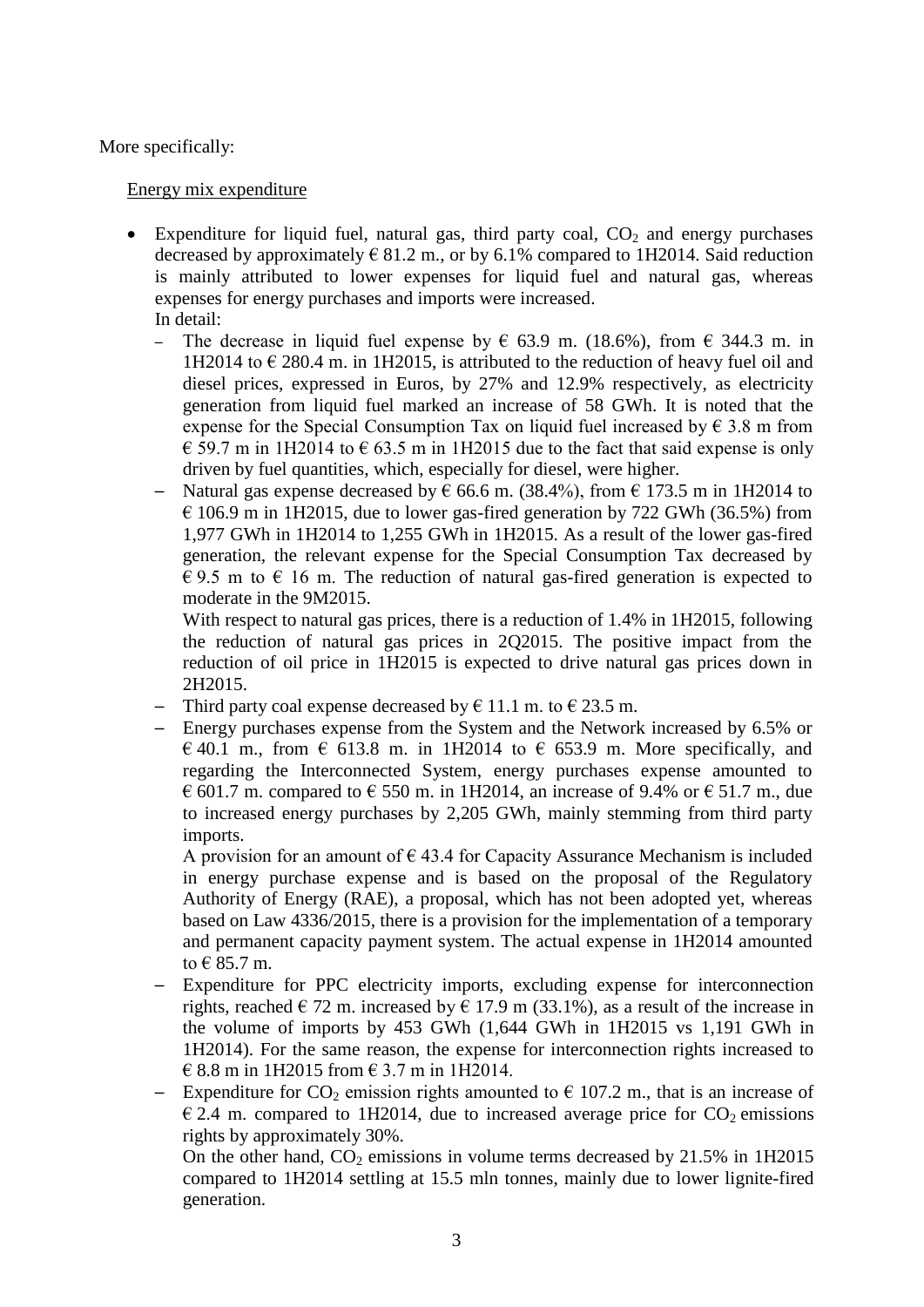## Payroll cost

 The total reduction between the two periods in payroll cost, including capitalized payroll and payroll of seasonal personnel, amounted to  $\in$  20 m. (4%) from  $\in$  503 m in 1H2014 to € 483 m in 1H2015. In particular, total payroll of permanent employees declined by  $\epsilon$  19.9 m to  $\epsilon$  459.6 m in 1H2015 versus  $\epsilon$  479.5 m in 1H2014, as a result of the decrease in the number of permanent employees on payroll by 511 to 18,458 on 30.6.2015 from 18,969 on 30.6.2014.

### Provisions

• Provisions for bad debt amounted to  $\epsilon$  307.9 m in 1H2015 compared to  $\epsilon$  204 m in 1H2014, an increase of  $\epsilon$  103.9 m (50.9%). Should the reduction of provisions with the advance payments of bad debt customers had not been applied since 30.6.2014, the relevant figures would be  $\in$  313.7 m and  $\in$  272.3 m respectively, that is an increase of  $\in$ 41.4 m or 15.2%.

Adding provisions for litigation, slow moving materials and the provision that was recorded in 1H2014 for the allocation of the LAGIE deficit, total provisions amount to € 316.7 m in 1H2015 compared to  $∈$  249.1 m in 1H2014, that is an increase of  $∈$  67.6 m or 27.1%

### In conclusion,

In 1H2015, 42% of total revenues were expensed for fuel,  $CO<sub>2</sub>$  and energy purchases compared to 45.5% in 1H2014. It is noted that, energy purchases expense in 1H2015 accounted for 25% of total revenues compared to 23.5% in 1H2014. Regarding the evolution of provisions, these represent 10.9% of total revenues compared to 8.8% last year. The relevant percentage for payroll decreased to 15.1% in 1H2015 compared to 16.2% last year.

### **Other Financial information**

- Depreciation expense in 1H2015 amounted to  $\epsilon$  376.2 m. compared to  $\epsilon$  296.6 m. in 1H2014, an increase of  $\epsilon$  79.6 m. The increase in depreciation expense is mainly attributed to the appraisal of the Group's fixed assets, which was performed at December 31, 2014 fair values. Said appraisal led to a net increase of the fixed assets value of the Group, which was recorded in 2014 annual Financial Statements.
- Net financial expenses decreased to  $\epsilon$  100.7 m. compared to  $\epsilon$  107.1 m in 1H2014. This development is attributed to the reduction of the average cost of debt servicing at 4.8% in 1H2015 from 5.2% in 1H2014 as a result of the repayment of higher cost debt to Greek banks with part of the proceeds from the international bonds issuance as well as lower Euribor rates.
- Pre-tax profits in 1H2015 amounted to  $\epsilon$  165 m. compared to  $\epsilon$  142.6 m. in 1H2014.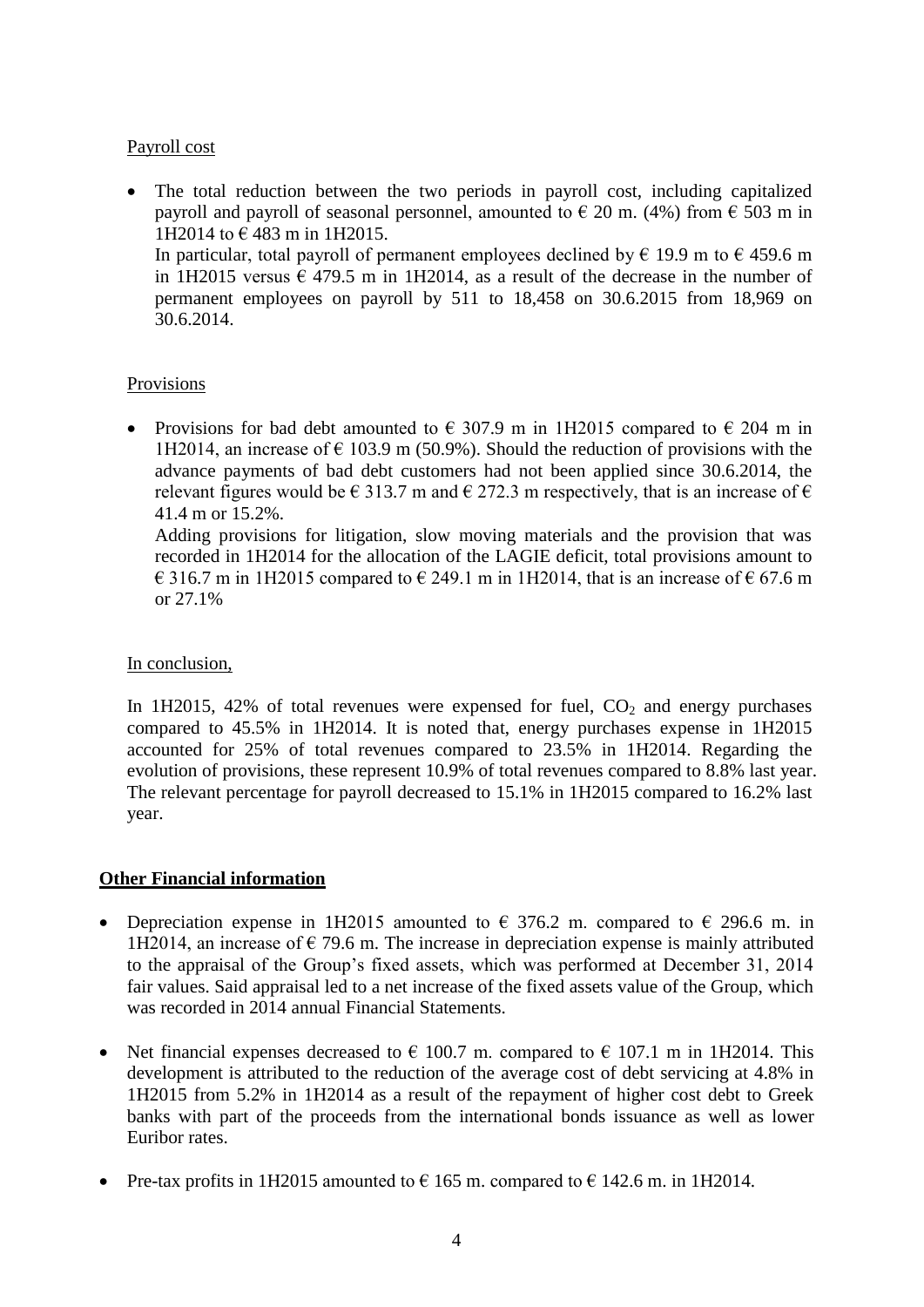• Net profits amounted to  $\in$  105.6 m. compared to  $\in$  96.3 m. in 1H2014.

#### **Capex and net debt**

• Capital expenditure in 1H2015 remained practically stable at  $\epsilon$  256.6 m. compared to  $\epsilon$ 255.6 m. in 1H2014, while, as a percentage of total revenues it amounted to 8.8% from 9%. Excluding network users' participation for their connection to the network ( $\epsilon$  24.7 m. and  $\epsilon$  32 m. in 1H2015 and 1H2014 respectively), which fund a significant part of network projects, capital expenditure amounted to 8% of total revenues for both periods. Specifically, the main components of 1H2015 capital expenditure, were as follows (in brackets the respective figures for 1H2014):

| - Mining projects:                                           | € 46.8 m.   | $(\text{\textsterling} 43.5 \text{ m.})$  |
|--------------------------------------------------------------|-------------|-------------------------------------------|
| - Conventional Generation & RES projects: $\epsilon$ 58.2 m. |             | $(\text{€ } 74.6 \text{ m.})$             |
| - Transmission projects:                                     | € 52.1 m.   | $(\text{€ }17.9 \text{ m.})$              |
| - Network projects:                                          | $\in$ 95 m. | $(\text{\textsterling} 116.6 \text{ m.})$ |

Net debt amounted to  $\epsilon$  4,741.3 m., a reduction of  $\epsilon$  165.3 m. compared to 30.6.2014 (€ 4,906.6 m.), whereas compared to 31.12.2014 (4,991.9 m.) it was reduced by € 250.6 m.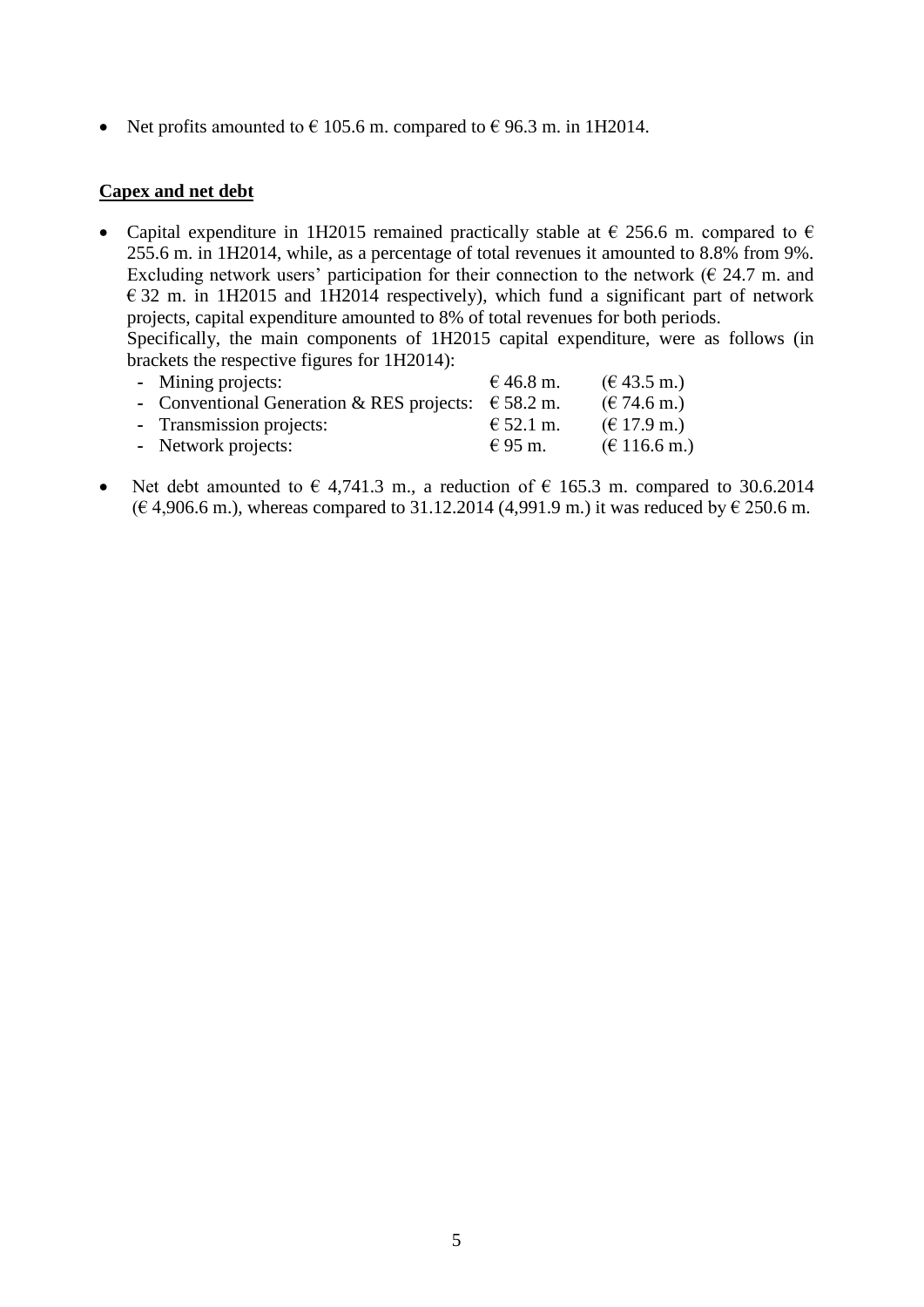Commenting on the financial results of the period, Mr. Emmanuel Panagiotakis, Public Power Corporation's Chairman and Chief Executive Officer said:

"In the first half of 2015, PPC consolidated turnover increased by 2.8% and amounted to  $\epsilon$  2,913 m. due to increased electricity demand in the first quarter of 2015. In the second quarter of 2015, electricity demand remained at approximately the same level as in the respective period of 2014. Operating profitability (EBITDA) in the first half of 2015, excluding the impact of one-off items increased by  $\epsilon$  148 m. The improvement of profitability is mainly attributed to increased hydro generation and lower fuel and energy prices. The decrease in payroll expense by  $\epsilon$  20.1 m in the first half of 2015 continues to support profitability improvement. On the contrary, the increase of provisions for bad debt had a negative impact.

For the full year, based on assumptions for Brent oil at \$50/bbl,  $\epsilon$ /\$ exchange rate of 1.11 and price of CO2 emission rights of  $\epsilon$  8.5/tn for the period July-December 2015, we estimate revenues from energy sales to reach  $\epsilon$  5.6 billion, total revenues  $\epsilon$  5.8 billion and EBITDA margin to settle between 19.5%-20.5%.

During the capital controls period, PPC Group met in general its payment obligations and contributed to smooth operating conditions in the country, being a significant pillar of stability.

The Company has already implemented actions for the improvement of overdues collection, however, the imposition of capital controls has hindered the effectiveness of such actions in July and made it more difficult for our customers to pay their electricity bills, thus leading to a further increase in overdues. As situation normalizes, we intensify actions to improve collection with the expectation that they will soon yield positive results. This issue is of strategic importance for PPC with broader implications for our country. As such, we have expanded our efforts throughout the country supporting our target for reduction of overdue electricity bills.

Nonetheless, the Group's sustainable growth is also dependent on the rational operation of the electricity market to the benefit of the end consumer. PPC has today a share of 61.2% of electricity generation and imports and a 97.1% share in the retail market, even though this market is open to competition. We have noticed that our competitors do not take the appropriate measures and actions like the development of sales network, risk undertaking, implementation of the necessary tariff policy with medium term horizon in order to gain market share from PPC, but instead they wait and pursue the opening of the market through regulatory interventions, a strategy which is far from ensuring healthy competition.

As already known, the new Financing Agreement of Greece contains certain provisions for the Greek electricity market. These provisions include, among other, the implementation of a NOME type system of auctions with the objective of lowering by 25% the retail market share of PPC. It goes without saying that the reduction by 25% of PPC supply market share will be across all customer categories, and this should be provided for in the relevant legislation. Such provision is absolutely reasonable since the reduction of PPC's market share will not happen as a result of market dynamics but through mandatory regulatory measures. The reduction of PPC's market share cannot take place with cherry picking of the high margin customers. If this happens, it will not only result to unfair profits for third party suppliers but will also be detrimental for vulnerable consumers and the national economy. In any case, it is important that the NOME type auctions are implemented on the premises of not only transferring any surplus to the end consumer but also at least covering PPC's full generation cost, as is the case in other countries (like the NOME in France). This cost is reflected with full transparency in PPC's financial statements.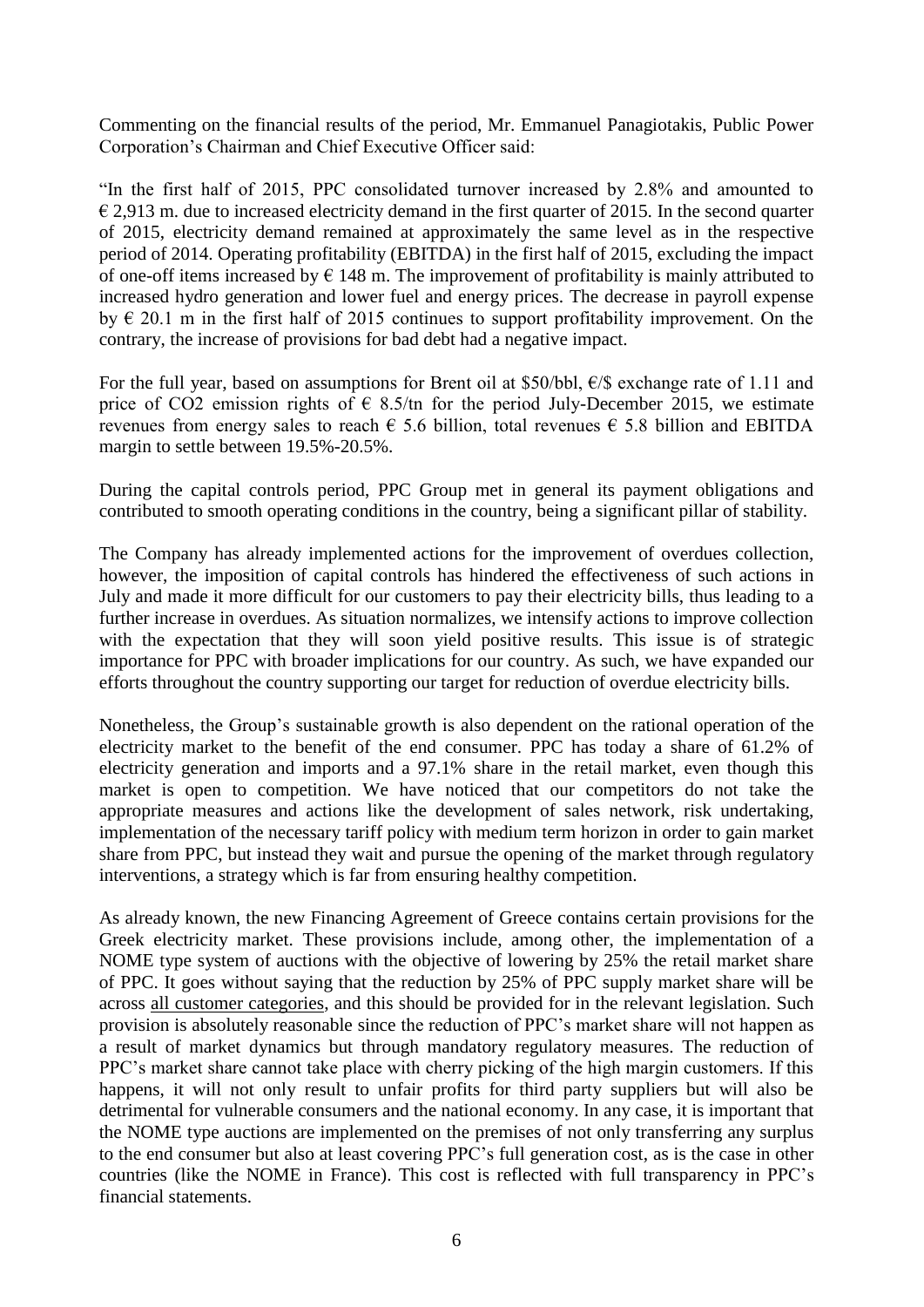Our target is a flexible and efficiently operating PPC, which, within a rationally and fairly operating market will be able to effectively adapt in order to create value for its customers, its employees and its shareholders. Especially in the new environment that is shaping up following the agreement with the country's creditors, PPC is revising and readjusting its strategy, in order to strengthen its position on a company and group level.

In order to be able to achieve these goals, it is necessary, as I have repeatedly stressed, that the Company operates based on the principles of corporate governance free from bureaucratic obstacles of public administration."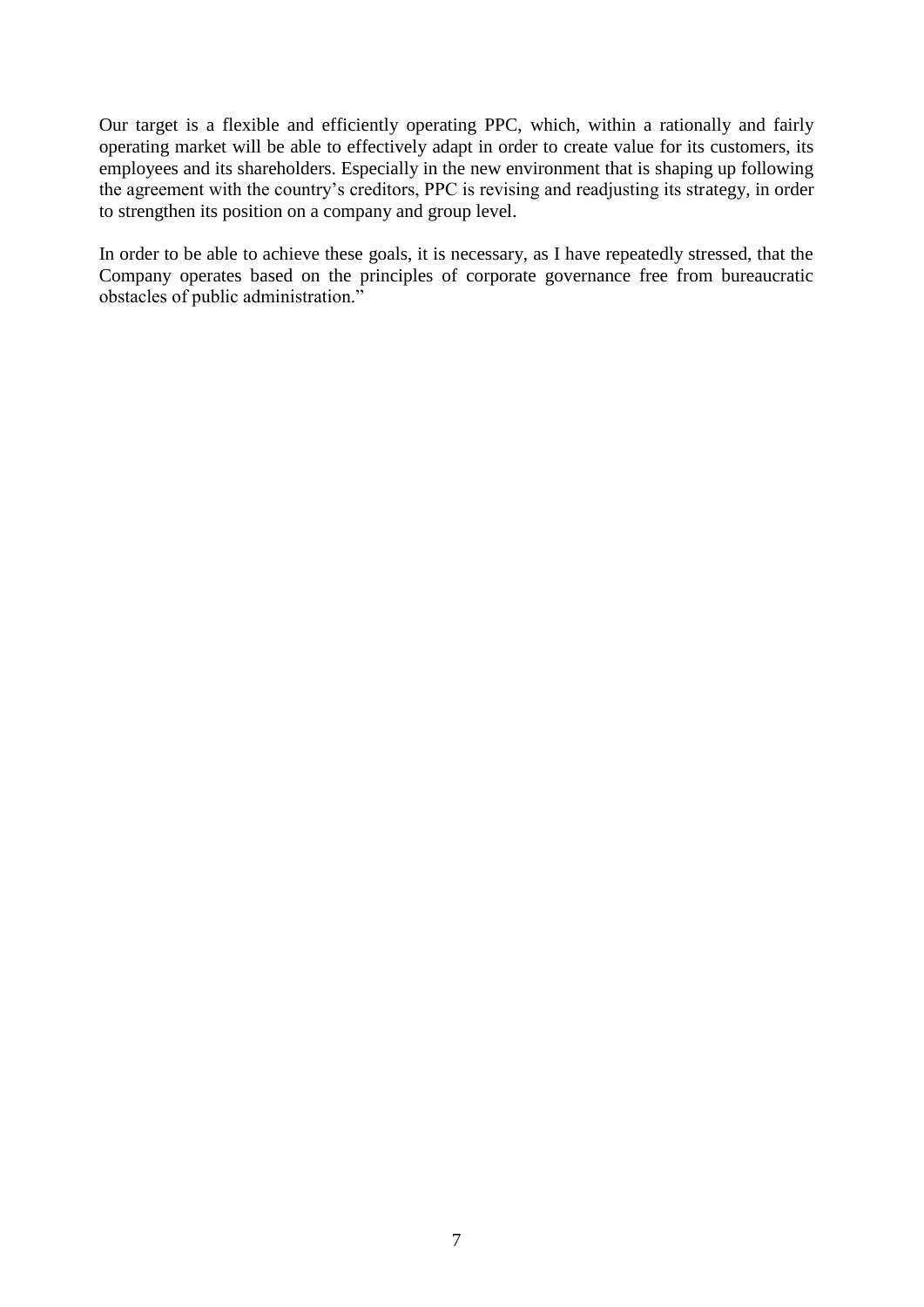# **Financial Results of the Parent Company**

|                                           | 1H2015      | 1H2014       |
|-------------------------------------------|-------------|--------------|
| Turnover                                  | €2,888.3 m. | € 2,804.7 m. |
| <b>EBITDA</b>                             | € 520.4 m.  | €421.8 m.    |
| <b>EBITDA</b> margin                      | 18.0%       | 15.0%        |
| $\blacksquare$ Pre-tax profits / (Losses) | € 131.2 m.  | € $84.4$ m.  |
| Net income $/(Loss)$                      | €93.1 m.    | € 57.7 m.    |

# **Financial Results of Subsidiaries**

# **Independent Power Transmission Operator (IPTO S.A./ADMIE)**

|                            | 1H2015     | 1H2014                   |
|----------------------------|------------|--------------------------|
| Turnover                   | € 125.2 m. | € 136.9 m.               |
| <b>EBITDA</b>              | $€90.1$ m. | € 101.1 m.               |
| <b>EBITDA</b> margin       | 72.0%      | 73.8%                    |
| Pre-tax profits / (Losses) | $€42.1$ m. | $\text{E}57 \text{ m}$ . |
| Net income $/(Loss)$       | € 27.0 m.  | €42.4 m.                 |

# **Hellenic Electricity Distribution Network Operator (HEDNO S.A./DEDDIE)**

|                            | 1H2015     | 1H <sub>2014</sub> |
|----------------------------|------------|--------------------|
| Turnover                   | € 214.5 m. | € 226.7 m.         |
| <b>EBITDA</b>              | $€12.6$ m. | € 17.8 m.          |
| <b>EBITDA</b> margin       | 5.9%       | 7.8%               |
| Pre-tax profits / (Losses) | $€9.9$ m.  | $E$ 15.3 m.        |
| Net income $/(Loss)$       | $E$ 5.9 m. | $€11.5$ m.         |

# **PPC Renewables S.A.**

|                             | 1H2015     | 1H2014            |
|-----------------------------|------------|-------------------|
| <b>Turnover</b>             | € 13.8 m.  | $€11.4$ m.        |
| <b>EBITDA</b>               | $€10.7$ m. | $\epsilon$ 6.9 m. |
| <b>EBITDA</b> margin        | 77.7%      | 60.5%             |
| Pre-tax profits $/(Losses)$ | €9.7 m.    | $€4.7$ m.         |
| Net income $/(Loss)$        | $€7.7$ m.  | $€3.5$ m.         |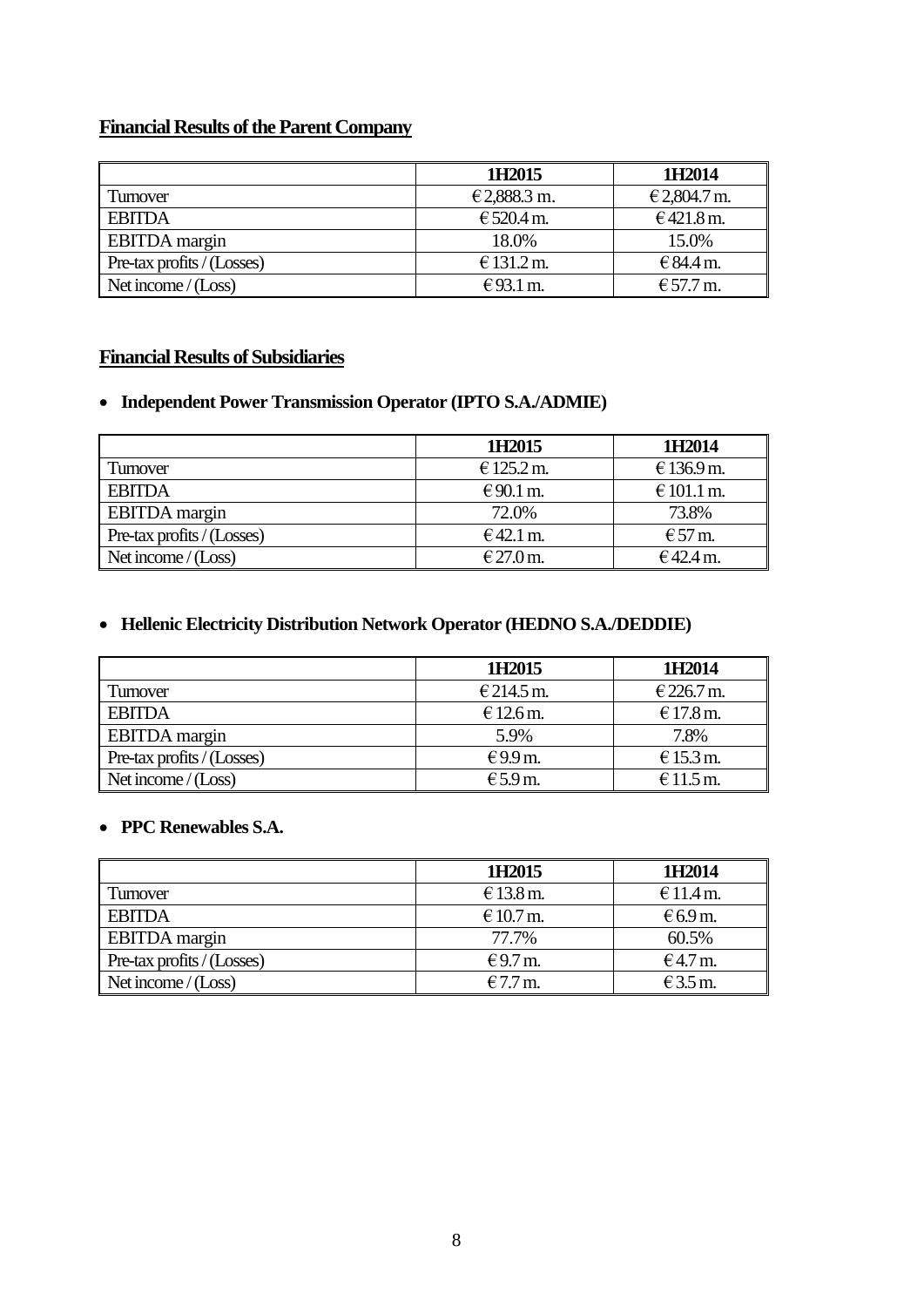| Summary Financials ( $\epsilon$ m.)               |                   |                   |         |                   |                       |         |  |  |
|---------------------------------------------------|-------------------|-------------------|---------|-------------------|-----------------------|---------|--|--|
|                                                   | 1H2015<br>Audited | 1H2014<br>Audited | Δ%      | 1H2015<br>Audited | 1H2014<br>Audited     | Δ%      |  |  |
|                                                   |                   | <b>GROUP</b>      |         |                   | <b>PARENT COMPANY</b> |         |  |  |
| Total Revenues                                    | 2,913.3           | 2,833.6           | 2.8%    | 2,888.3           | 2,804.7               | 3.0%    |  |  |
| <b>EBITDA</b>                                     | 640.8             | 547.7             | 17.0%   | 520.4             | 421.8                 | 23.4%   |  |  |
| <b>EBITDA Margin</b>                              | 22.0%             | 19.3%             |         | 18.0%             | 15.0%                 |         |  |  |
| Profit/(Loss) before Taxes & Fin. Expenses (EBIT) | 264.6             | 251.1             | 5.4%    | 182.1             | 158.0                 | 15.3%   |  |  |
| EBIT margin (%)                                   | 9.1%              | 8.9%              |         | 6.3%              | 5.6%                  |         |  |  |
| Net Income/(Loss)                                 | 105.6             | 96.3              | 9.7%    | 93.1              | 57.7                  | 61.4%   |  |  |
| Earnings/(Losses) per share (In euro)             | 0.46              | 0.42              | 9.5%    | 0.40              | 0.25                  | 60.0%   |  |  |
| No of Shares (in m.)                              | 232               | 232               |         | 232               | 232                   |         |  |  |
| Net Debt                                          | 4,741.3           | 4,906.6           | $-3.4%$ | 4,529.5           | 4.677.8               | $-3.2%$ |  |  |

٦

| Summary Profit & Loss (€ m.)                                     |                   |                   |            |                       |                   |          |  |  |
|------------------------------------------------------------------|-------------------|-------------------|------------|-----------------------|-------------------|----------|--|--|
|                                                                  | 1H2015<br>Audited | 1H2014<br>Audited | Δ%         | 1H2015<br>Audited     | 1H2014<br>Audited | Δ%       |  |  |
|                                                                  |                   | <b>GROUP</b>      |            | <b>PARENT COMPANY</b> |                   |          |  |  |
| <b>Total Revenues</b>                                            | 2,913.3           | 2,833.6           | 2.8%       | 2,888.3               | 2,804.7           | 3.0%     |  |  |
| - Revenue from energy sales                                      | 2,828.1           | 2,746.8           | 3.0%       | 2,821.4               | 2,741.8           | 2.9%     |  |  |
| - Customers' participation                                       | 24.7              | 32.0              | $-22.8%$   | 23.6                  | 30.6              | $-22.9%$ |  |  |
| - Third Party Distribution- Transmission<br>network fees and PSO | 25.1              | 17.0              | 47.6%      | 10.8                  | 7.1               | 52.1%    |  |  |
| - Other revenues                                                 | 35.4              | 37.8              | $-6.3%$    | 32.5                  | 25.2              | 29.0%    |  |  |
| Total Operating Expenses (excl. depreciation)                    | 2,272.5           | 2,285.9           | $-0.6%$    | 2,367.9               | 2,382.9           | $-0.6%$  |  |  |
| - Payroll Expenses                                               | 439.6             | 459.7             | $-4.4%$    | 283.0                 | 297.4             | $-4.8%$  |  |  |
| - Third parties fossil fuel                                      | 23.5              | 34.6              | $-32.1%$   | 23.5                  | 34.6              | $-32.1%$ |  |  |
| - Total Fuel Expenses                                            | 387.3             | 517.8             | $-25.2%$   | 387.3                 | 517.8             | $-25.2%$ |  |  |
| - Liquid fuel                                                    | 280.4             | 344.3             | $-18.6%$   | 280.4                 | 344.3             | $-18.6%$ |  |  |
| - Natural Gas                                                    | 106.9             | 173.5             | $-38.4%$   | 106.9                 | 173.5             | $-38.4%$ |  |  |
| - Expenditure for $CO2$ emission rights                          | 107.2             | 104.8             | 2.3%       | 107.2                 | 104.8             | 2.3%     |  |  |
| - Special lignite levy                                           | 17.9              | 23.1              | $-22.5%$   | 17.9                  | 23.1              | $-22.5%$ |  |  |
| - Energy Purchases                                               | 725.9             | 667.9             | 8.7%       | 743.2                 | 680.5             | 9.2%     |  |  |
| - Purchases From the System and the<br><b>Network</b>            | 532.1             | 440.7             | 20.7%      | 538.6                 | 446.3             | 20.7%    |  |  |
| - Imports                                                        | 72.0              | 54.1              | 33.1%      | 73.0                  | 54.1              | 34.9%    |  |  |
| - Third party variable cost recovery<br>mechanism                | 0.0               | 19.7              | $-100.0\%$ | 0.0                   | 19.7              | -100.0%  |  |  |
| - Third party capacity assurance<br>mechanism                    | 43.4              | 85.7              | $-49.4%$   | 43.4                  | 85.7              | $-49.4%$ |  |  |
| - Balance of clearings and other expenses                        | 17.4              | 13.3              | 30.8%      | 17.4                  | 13.3              | 30.8%    |  |  |
| - Differential expense for RES energy<br>purchases               | 18.4              | 23.2              | $-20.7%$   | 18.4                  | 23.2              | $-20.7%$ |  |  |
| - Special consumption tax on natural gas for<br><b>IPPs</b>      | 10.3              | 13.7              | $-24.8%$   | 10.3                  | 13.7              | $-24.8%$ |  |  |
| - Other                                                          | 32.3              | 17.5              | 84.6%      | 42.1                  | 24.5              | 71.8%    |  |  |